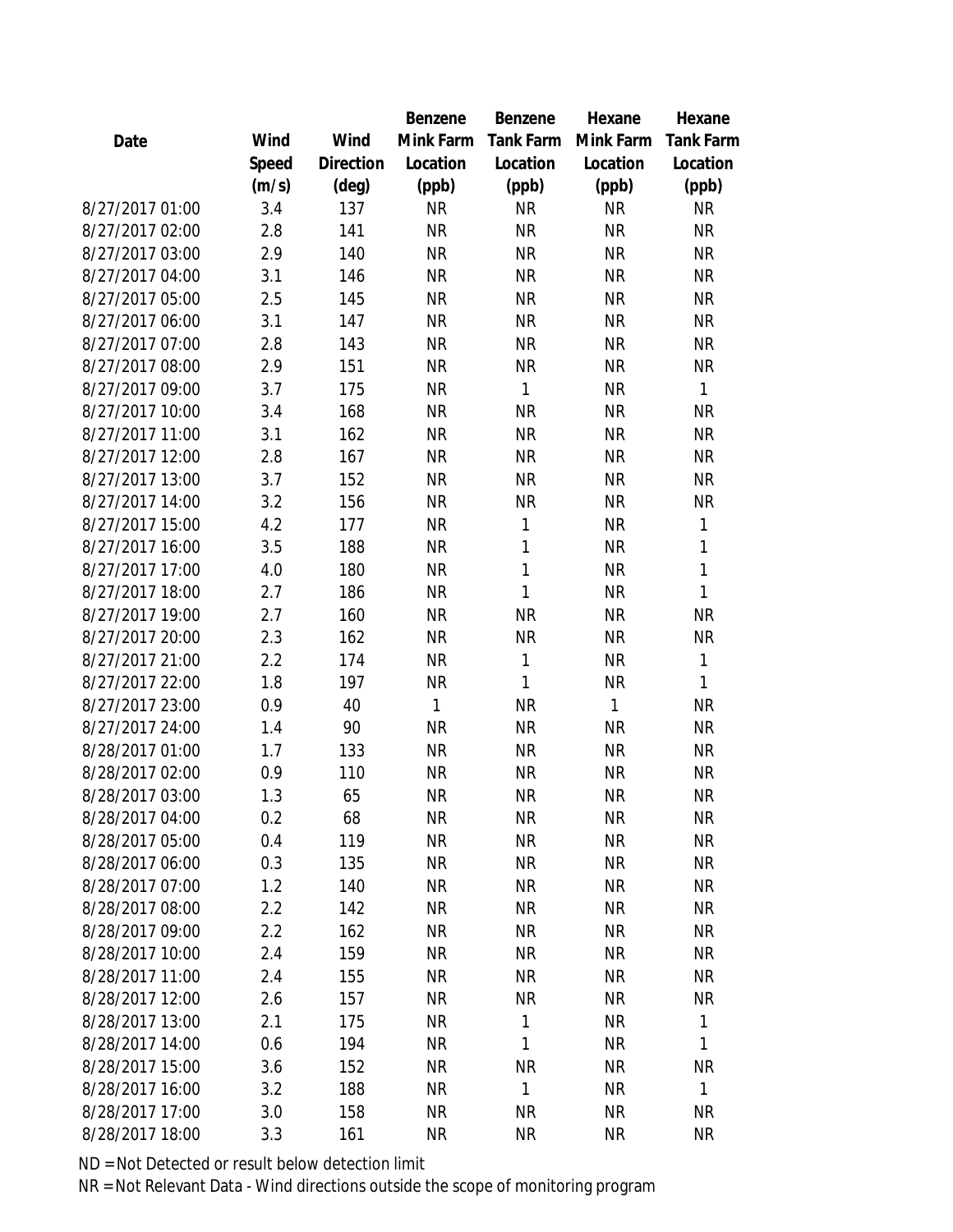|                 |       |                | Benzene      | Benzene          | Hexane         | Hexane           |
|-----------------|-------|----------------|--------------|------------------|----------------|------------------|
| Date            | Wind  | Wind           | Mink Farm    | <b>Tank Farm</b> | Mink Farm      | <b>Tank Farm</b> |
|                 | Speed | Direction      | Location     | Location         | Location       | Location         |
|                 | (m/s) | $(\text{deg})$ | (ppb)        | (ppb)            | (ppb)          | (ppb)            |
| 8/28/2017 19:00 | 1.2   | 48             | <b>NR</b>    | <b>NR</b>        | <b>NR</b>      | <b>NR</b>        |
| 8/28/2017 20:00 | 1.1   | 15             | 1            | <b>NR</b>        | $\overline{2}$ | <b>NR</b>        |
| 8/28/2017 21:00 | 0.7   | 97             | <b>NR</b>    | <b>NR</b>        | <b>NR</b>      | <b>NR</b>        |
| 8/28/2017 22:00 | 0.1   | 45             | <b>NR</b>    | <b>NR</b>        | <b>NR</b>      | <b>NR</b>        |
| 8/28/2017 23:00 | 0.1   | 98             | <b>NR</b>    | <b>NR</b>        | <b>NR</b>      | <b>NR</b>        |
| 8/28/2017 24:00 | 0.6   | 73             | <b>NR</b>    | <b>NR</b>        | <b>NR</b>      | <b>NR</b>        |
| 8/29/2017 01:00 | 1.7   | 29             | 1            | <b>NR</b>        | $\overline{2}$ | <b>NR</b>        |
| 8/29/2017 02:00 | 1.6   | 41             | <b>NR</b>    | <b>NR</b>        | NR             | <b>NR</b>        |
| 8/29/2017 03:00 | 1.1   | 38             | 1            | <b>NR</b>        | $\overline{2}$ | <b>NR</b>        |
| 8/29/2017 04:00 | 0.8   | 5              | 1            | <b>NR</b>        | $\overline{2}$ | <b>NR</b>        |
| 8/29/2017 05:00 | 1.8   | 23             | $\mathbf{1}$ | <b>NR</b>        | 5              | <b>NR</b>        |
| 8/29/2017 06:00 | 1.3   | 43             | <b>NR</b>    | <b>NR</b>        | <b>NR</b>      | <b>NR</b>        |
| 8/29/2017 07:00 | 0.6   | 28             | $\mathbf{1}$ | <b>NR</b>        | 1              | <b>NR</b>        |
| 8/29/2017 08:00 | 1.2   | 34             | 1            | <b>NR</b>        | 3              | <b>NR</b>        |
| 8/29/2017 09:00 | 1.5   | 31             | $\mathbf{1}$ | <b>NR</b>        | $\overline{2}$ | <b>NR</b>        |
| 8/29/2017 10:00 | 1.5   | 34             | $\mathbf{1}$ | <b>NR</b>        | $\mathbf{1}$   | <b>NR</b>        |
| 8/29/2017 11:00 | 1.5   | 49             | <b>NR</b>    | <b>NR</b>        | <b>NR</b>      | <b>NR</b>        |
| 8/29/2017 12:00 | 0.8   | 9              | 1            | <b>NR</b>        | 1              | <b>NR</b>        |
| 8/29/2017 13:00 | 2.2   | 137            | <b>NR</b>    | <b>NR</b>        | <b>NR</b>      | <b>NR</b>        |
| 8/29/2017 14:00 | 2.2   | 75             | <b>NR</b>    | <b>NR</b>        | <b>NR</b>      | <b>NR</b>        |
| 8/29/2017 15:00 | 1.7   | 80             | <b>NR</b>    | <b>NR</b>        | <b>NR</b>      | <b>NR</b>        |
| 8/29/2017 16:00 | 1.6   | 50             | <b>NR</b>    | <b>NR</b>        | <b>NR</b>      | <b>NR</b>        |
| 8/29/2017 17:00 | 1.4   | 40             | 1            | <b>NR</b>        | 1              | <b>NR</b>        |
| 8/29/2017 18:00 | 1.0   | 51             | <b>NR</b>    | <b>NR</b>        | <b>NR</b>      | <b>NR</b>        |
| 8/29/2017 19:00 | 1.5   | 45             | <b>NR</b>    | <b>NR</b>        | <b>NR</b>      | <b>NR</b>        |
| 8/29/2017 20:00 | 1.2   | 54             | <b>NR</b>    | <b>NR</b>        | <b>NR</b>      | <b>NR</b>        |
| 8/29/2017 21:00 | 1.3   | 45             | <b>NR</b>    | <b>NR</b>        | ΝR             | <b>NR</b>        |
| 8/29/2017 22:00 | 1.0   | 47             | <b>NR</b>    | <b>NR</b>        | <b>NR</b>      | <b>NR</b>        |
| 8/29/2017 23:00 | 1.0   | 29             | 1            | <b>NR</b>        | 1              | <b>NR</b>        |
| 8/29/2017 24:00 | 0.6   | 40             | 1            | <b>NR</b>        | 1              | <b>NR</b>        |
| 8/30/2017 01:00 | 0.9   | 31             | 1            | <b>NR</b>        | 1              | <b>NR</b>        |
| 8/30/2017 02:00 | 0.6   | 6              | 1            | <b>NR</b>        | 1              | <b>NR</b>        |
| 8/30/2017 03:00 | 1.2   | 16             | 1            | <b>NR</b>        | 2              | <b>NR</b>        |
| 8/30/2017 04:00 | 1.1   | 22             | 1            | <b>NR</b>        | 1              | <b>NR</b>        |
| 8/30/2017 05:00 | 0.4   | 24             | 1            | <b>NR</b>        | 1              | <b>NR</b>        |
| 8/30/2017 06:00 | 0.9   | $\overline{2}$ | 1            | <b>NR</b>        | 1              | <b>NR</b>        |
| 8/30/2017 07:00 | 0.5   | 346            | 1            | <b>NR</b>        | $\overline{2}$ | <b>NR</b>        |
| 8/30/2017 08:00 | 0.9   | 345            | 1            | <b>NR</b>        | $\overline{2}$ | <b>NR</b>        |
| 8/30/2017 09:00 | 1.1   | 338            | 1            | <b>NR</b>        | $\overline{2}$ | <b>NR</b>        |
| 8/30/2017 10:00 | 1.9   | 345            | 1            | <b>NR</b>        | 1              | NR               |
| 8/30/2017 11:00 | 1.9   | 351            | 1            | <b>NR</b>        | 1              | <b>NR</b>        |
| 8/30/2017 12:00 | 1.6   | 338            | NoData       | <b>NR</b>        | NoData         | <b>NR</b>        |
|                 |       |                |              |                  |                |                  |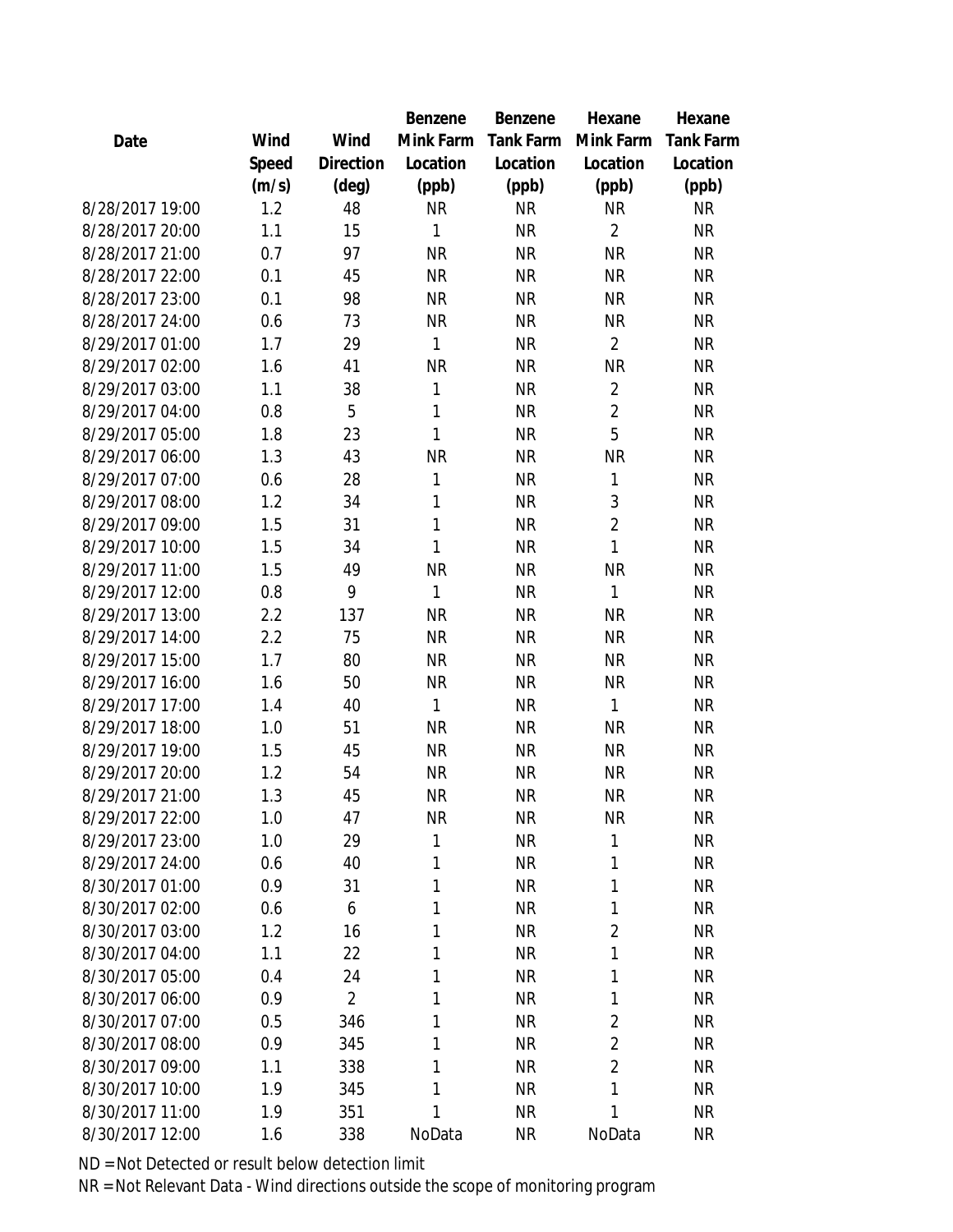|                 |       |                | Benzene   | Benzene   | Hexane         | Hexane           |
|-----------------|-------|----------------|-----------|-----------|----------------|------------------|
| Date            | Wind  | Wind           | Mink Farm | Tank Farm | Mink Farm      | <b>Tank Farm</b> |
|                 | Speed | Direction      | Location  | Location  | Location       | Location         |
|                 | (m/s) | $(\text{deg})$ | (ppb)     | (ppb)     | (ppb)          | (ppb)            |
| 8/30/2017 13:00 | 1.4   | 334            | NoData    | <b>NR</b> | NoData         | <b>NR</b>        |
| 8/30/2017 14:00 | 2.1   | 309            | 1         | <b>NR</b> | 1              | <b>NR</b>        |
| 8/30/2017 15:00 | 2.0   | 314            | 1         | <b>NR</b> | 1              | <b>NR</b>        |
| 8/30/2017 16:00 | 2.6   | 303            | 1         | <b>NR</b> | 1              | <b>NR</b>        |
| 8/30/2017 17:00 | 2.4   | 282            | 1         | <b>NR</b> | 1              | <b>NR</b>        |
| 8/30/2017 18:00 | 2.7   | 302            | 1         | <b>NR</b> | 1              | <b>NR</b>        |
| 8/30/2017 19:00 | 2.5   | 8              | 1         | <b>NR</b> | 1              | <b>NR</b>        |
| 8/30/2017 20:00 | 1.9   | 93             | <b>NR</b> | <b>NR</b> | <b>NR</b>      | <b>NR</b>        |
| 8/30/2017 21:00 | 1.2   | 102            | <b>NR</b> | <b>NR</b> | <b>NR</b>      | <b>NR</b>        |
| 8/30/2017 22:00 | 0.8   | 148            | <b>NR</b> | <b>NR</b> | <b>NR</b>      | <b>NR</b>        |
| 8/30/2017 23:00 | 1.8   | 217            | <b>NR</b> | 1         | NR             | $\overline{2}$   |
| 8/30/2017 24:00 | 1.7   | 240            | 1         | 1         | 1              | 1                |
| 8/31/2017 01:00 | 3.4   | 15             | 1         | <b>NR</b> | $\overline{2}$ | <b>NR</b>        |
| 8/31/2017 02:00 | 3.2   | 29             | 1         | <b>NR</b> | $\overline{2}$ | <b>NR</b>        |
| 8/31/2017 03:00 | 2.0   | 12             | 1         | <b>NR</b> | $\overline{2}$ | <b>NR</b>        |
| 8/31/2017 04:00 | 2.3   | 19             | 1         | <b>NR</b> | 3              | <b>NR</b>        |
| 8/31/2017 05:00 | 2.6   | 16             | 1         | <b>NR</b> | $\overline{2}$ | <b>NR</b>        |
| 8/31/2017 06:00 | 3.1   | 17             | 1         | <b>NR</b> | 4              | <b>NR</b>        |
| 8/31/2017 07:00 | 4.0   | 26             | 1         | <b>NR</b> | 4              | <b>NR</b>        |
| 8/31/2017 08:00 | 4.3   | 29             | 1         | <b>NR</b> | 1              | <b>NR</b>        |
| 8/31/2017 09:00 | 4.3   | 28             | 1         | <b>NR</b> | 1              | <b>NR</b>        |
| 8/31/2017 10:00 | 4.4   | 26             | 1         | <b>NR</b> | 1              | <b>NR</b>        |
| 8/31/2017 11:00 | 3.7   | 28             | 1         | <b>NR</b> | 1              | <b>NR</b>        |
| 8/31/2017 12:00 | 4.2   | 32             | 1         | <b>NR</b> | 1              | <b>NR</b>        |
| 8/31/2017 13:00 | 4.7   | 32             | 1         | <b>NR</b> | 1              | <b>NR</b>        |
| 8/31/2017 14:00 | 4.3   | 33             | 1         | <b>NR</b> | 1              | <b>NR</b>        |
| 8/31/2017 15:00 | 4.7   | 31             | 1         | <b>NR</b> | 1              | <b>NR</b>        |
| 8/31/2017 16:00 | 4.7   | 31             | 1         | <b>NR</b> | $\overline{2}$ | <b>NR</b>        |
| 8/31/2017 17:00 | 5.3   | 27             | 1         | <b>NR</b> | 1              | <b>NR</b>        |
| 8/31/2017 18:00 | 4.5   | 35             | 1         | <b>NR</b> | 3              | <b>NR</b>        |
| 8/31/2017 19:00 | 4.6   | 33             | 1         | <b>NR</b> | $\overline{2}$ | <b>NR</b>        |
| 8/31/2017 20:00 | 4.2   | 33             | 1         | <b>NR</b> | $\overline{2}$ | <b>NR</b>        |
| 8/31/2017 21:00 | 3.1   | 34             | 1         | <b>NR</b> | 4              | <b>NR</b>        |
| 8/31/2017 22:00 | 3.1   | 28             | 1         | <b>NR</b> | 1              | <b>NR</b>        |
| 8/31/2017 23:00 | 2.6   | 25             | 1         | <b>NR</b> | 3              | <b>NR</b>        |
| 8/31/2017 24:00 | 2.3   | 25             | 1         | <b>NR</b> | 4              | <b>NR</b>        |
| 9/1/2017 01:00  | 1.7   | 50             | <b>NR</b> | <b>NR</b> | <b>NR</b>      | <b>NR</b>        |
| 9/1/2017 02:00  | 2.6   | 95             | <b>NR</b> | <b>NR</b> | <b>NR</b>      | <b>NR</b>        |
| 9/1/2017 03:00  | 3.2   | 111            | <b>NR</b> | <b>NR</b> | <b>NR</b>      | <b>NR</b>        |
| 9/1/2017 04:00  | 3.1   | 107            | <b>NR</b> | <b>NR</b> | ΝR             | NR               |
| 9/1/2017 05:00  | 1.8   | 86             | <b>NR</b> | <b>NR</b> | <b>NR</b>      | <b>NR</b>        |
| 9/1/2017 06:00  | 2.1   | 72             | <b>NR</b> | <b>NR</b> | ΝR             | <b>NR</b>        |
|                 |       |                |           |           |                |                  |